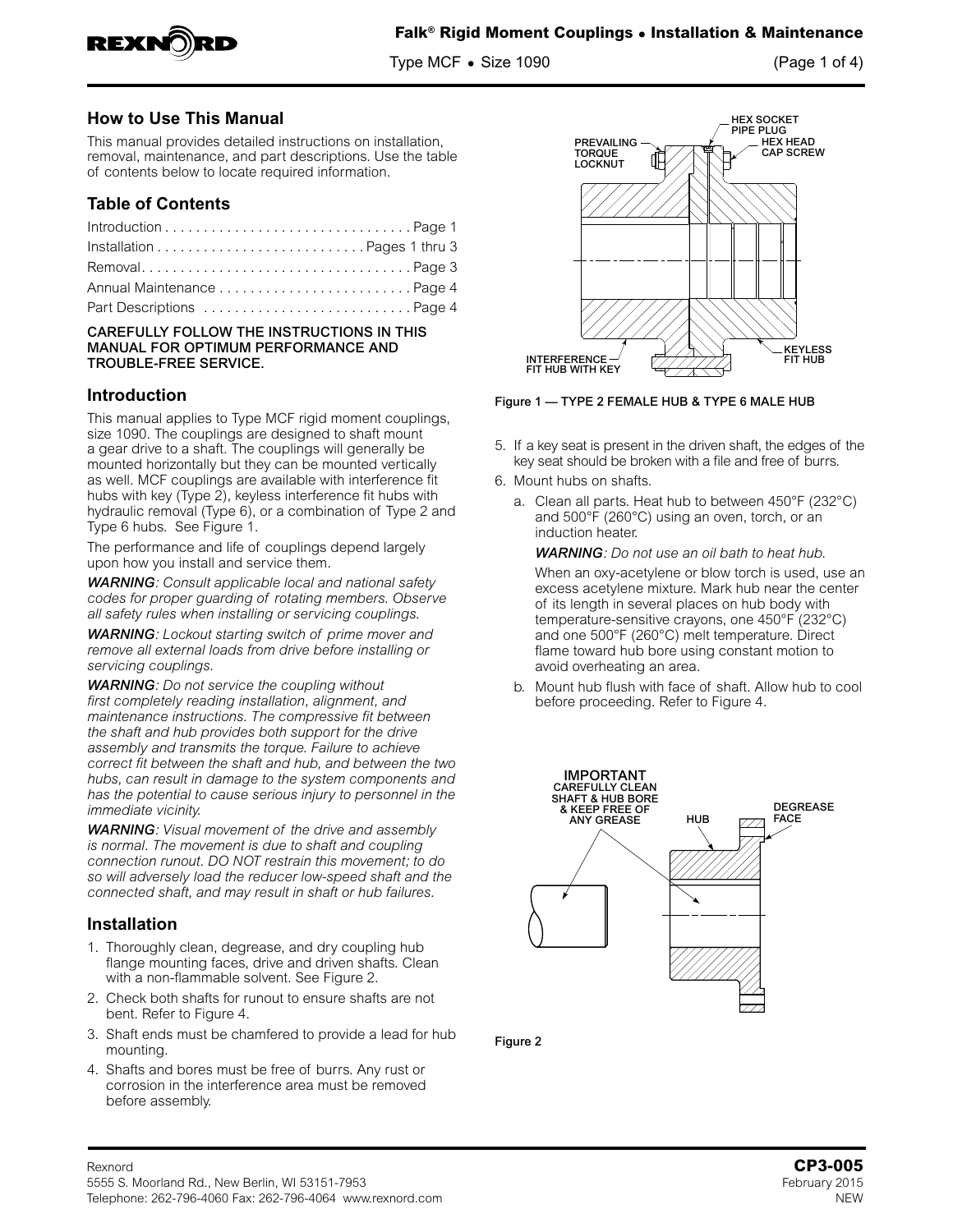(Page 2 of 4) Type MCF **•** Size 1090



#### Figure 3

c. Check that the hub is correctly positioned on the shaft, then using dial indicators, check hub runout as illustrated in Figure 4. Checking the hub runout ensures correctness of hub mounting and will reduce drive movement. Make sure runout values do not exceed limits listed in Table 1. If runout is excessive, remove hub following the removal instructions, and carefuly remount the hub to the shaft.



Figure 4

**Table 1 — Maximum Runouts (TIR) for Dial Indicators – Inch (mm)**

| All          | #1                     | щa<br>π                   | 40<br>ПS.       |
|--------------|------------------------|---------------------------|-----------------|
| <b>Sizes</b> | ገን5'<br>.UU I<br>U.ULJ | በ7ፎነ<br>.UU3 (<br>וט וט ט | .J.076)<br>.003 |

- 7. With suitable lifting equipment, move the drive/motor assembly into position, approximately parallel and in line with the driven shaft using hub flanges as a guide. Align fastener holes, and install and hand tighten one flange fastener. Align hub registers and flange fastener holes. Install all flange bolts finger tight.
- 8. Use a precision torque wrench and equally tighten all opposing fasteners while allowing the drive assembly to move as required to draw the flanges together (flexible support). Continue tightening until flanges are mated and all flange fasteners are torqued to values specified in Table 2.

### **Table 2 — Flange Fastener Tightening**

| <b>COUPLING</b> | <b>Flange Fastener Size</b><br>Grade 8 | <b>Flange Fastener Tightening</b><br>Torque Tolerance 5% |           |
|-----------------|----------------------------------------|----------------------------------------------------------|-----------|
| <b>SIZE</b>     | (Inch)                                 | (Mm)                                                     | $(Ib-ft)$ |
| <b>1090 MCF</b> | $0.875 - 9$ UNC $\times$ 3.75          | 690                                                      | 510       |

**REXN** 

- 9. Fasten the torque arm to the bed frame per gear drive instructions and remove the lifting equipment. Rexnord recommends that a loose, unrestraining safety sling be attached to the bedplate and support structure to support the drive in case of an emergency.
- 10. Using dial indicators per Figure 5, measure assembly runout on driving and driven shafts. Runout values should be within 0.005" (0.127 mm) TIR (total indicator reading) to minimize drive movement. See Table 1.
- 11. Run the drive for a short period of time, and then shut off and lockout motor. Recheck all fasteners for specified torque.
- 12. The coupling installation is now complete. *WARNING: Install the warning nameplate supplied with the coupling on the coupling guard or on some other support structure near the coupling.*



Figure 5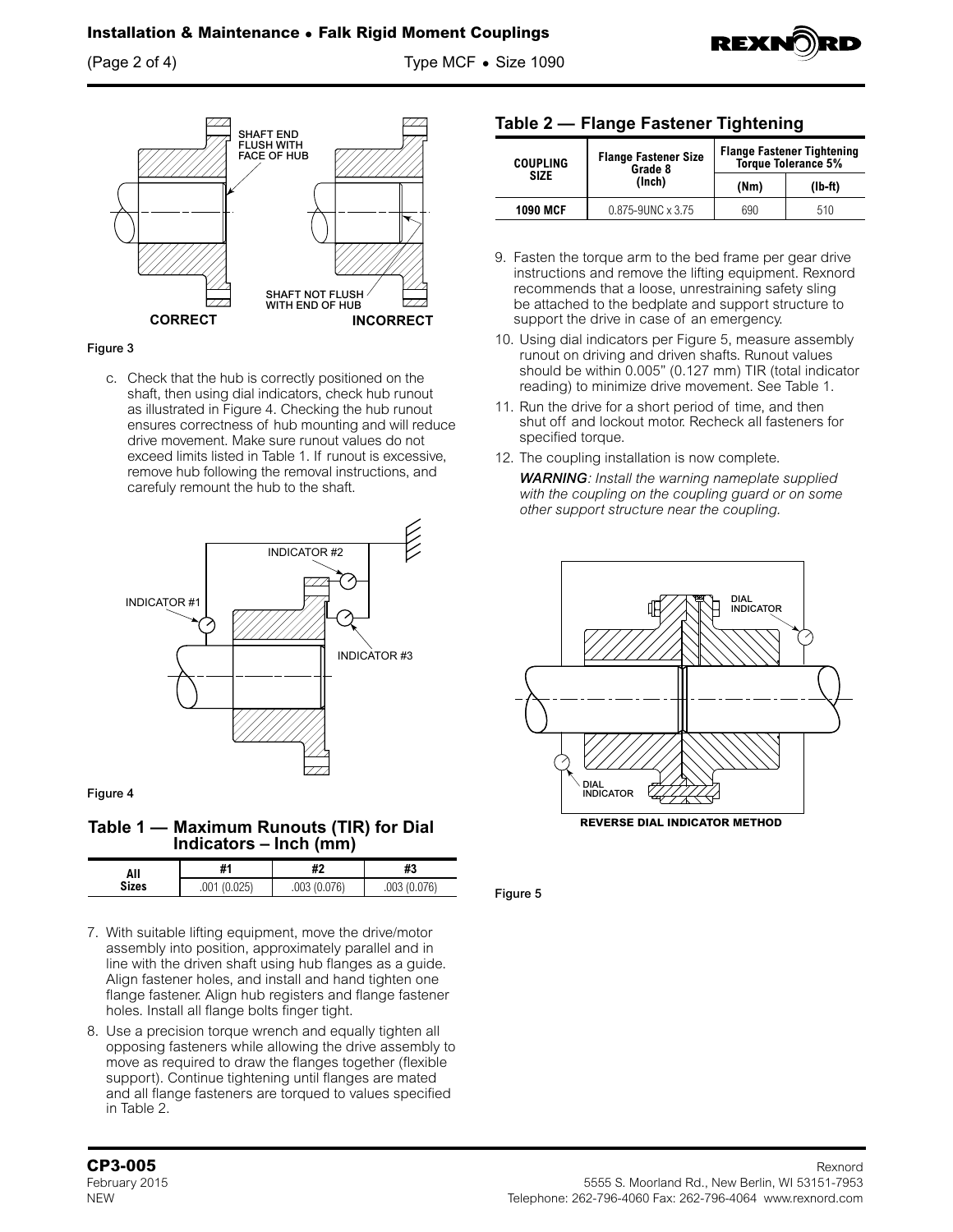

Type MCF **•** Size 1090 (Page 3 of 4)

# **Coupling Disconnection**

*WARNING: Do not disconnect torque arm or tie rod until the low-speed coupling is completely disconnected.*

- 1. With suitable equipment, remove the weight of the drive assembly from the coupling and driven shafts. It is necessary to make fine adjustments of position at each of the bedplate lugs. The lifting slings should have appropriate provisions for adjustment.
- 2. Lift the drive by the lifting lugs in the bedplate or wrap slings around the assembly when a bedplate is not used. Balance loads so drive is level and will not swing down when the coupling is disconnected.
- 3. Loosen flange fasteners in sequence until all fasteners have at least a 0.125" (3.175 mm) clearance under the fastener heads. Remove all but one fastener near the top of the flange. Separate the two flanges using four 1/2–13UNC fasteners (not supplied with coupling) inserted in the four jackscrew holes in the male register flange. Continue backing off the last flange fastener as the flanges are separated. When completely separated, adjust the weight of the drive assembly until the weight is off the last fastener. Carefully remove the last fastener.
- 4. Adjust the drive assembly position until all the weight of the assembly is balanced. When the tie rod is no longer bearing any of the weight, disconnect the tie rod. Slowly lower the assembly to the ground.

# **Hub Removal**

- 1. Type 2 Hubs
	- a. Thoroughly clean hubs of grease and solvents to avoid combustion when heat is applied.
	- b. Assemble puller as shown in Figure 6. Check to make sure puller has enough stroke to pull the hub off. Be sure to adequately support both the hub and puller assembly using metal cable slings. Reference Table 3 for the hub puller bolt hole mounting pattern.
	- c. Heat the hub evenly with a rosebud torch to approximately 400° to 500°F (204° to 260°C) while applying pressure to the puller. The temperature may be measured with a heat-sensitive crayon. Apply puller pressure until the hub clears the shaft.
- 2. Type 6 Hubs
	- a. Mount a hydraulic hub puller (see Figure 7) on the end of the hub with a pressure rod against the shaft end. Reference Table 3 for the hub puller bolt hole mounting pattern. The puller must have an axial travel equal to or greater than the hub-to-shaft bore length. Be sure to adequately support both the hub and puller assembly using metal cable slings.
	- b. Mount the hydraulic expansion fittings to the hub and high-pressure hydraulic pump. Pressurize the hub-to-shaft interface until oil is oozing out between bore and shaft, or to the removal pressure called out in Table 4. Apply axial removal force at the same time as pressurizing the hub. Shut off pressure (item 8 of Figure 7) prior to the groove being exposed beyond the shaft end.

# **Table 3 — Type 2 & Type 6 Hub Puller Bolt**

| <b>COUPLING</b> | <b>Flange Face Puller Bolt Holes</b><br>UNC Tap (2 x Dia Deep) |                                      |
|-----------------|----------------------------------------------------------------|--------------------------------------|
| <b>SIZE</b>     | BC - Inch (mm)                                                 | UNC Tap $(4 \text{ } @ 180^{\circ})$ |
| <b>1090 MCF</b> | 15.8125 (401.64)                                               | 1.500 - 6UNC                         |

### **Table 4 — Type 6 Hub Removal Pressure**

| <b>COUPLING</b> | <b>Maximum Recommended Pressure At Hub Bore</b><br><b>When Dismounting Hub</b> |                   |  |
|-----------------|--------------------------------------------------------------------------------|-------------------|--|
| SIZE            | (MPa)                                                                          | (psi)             |  |
| <b>1090 MCF</b> | 138 - 152                                                                      | $20.000 - 22.000$ |  |



Figure 6 — BASIC TYPE 2 HUB REMOVAL EQUIPMENT